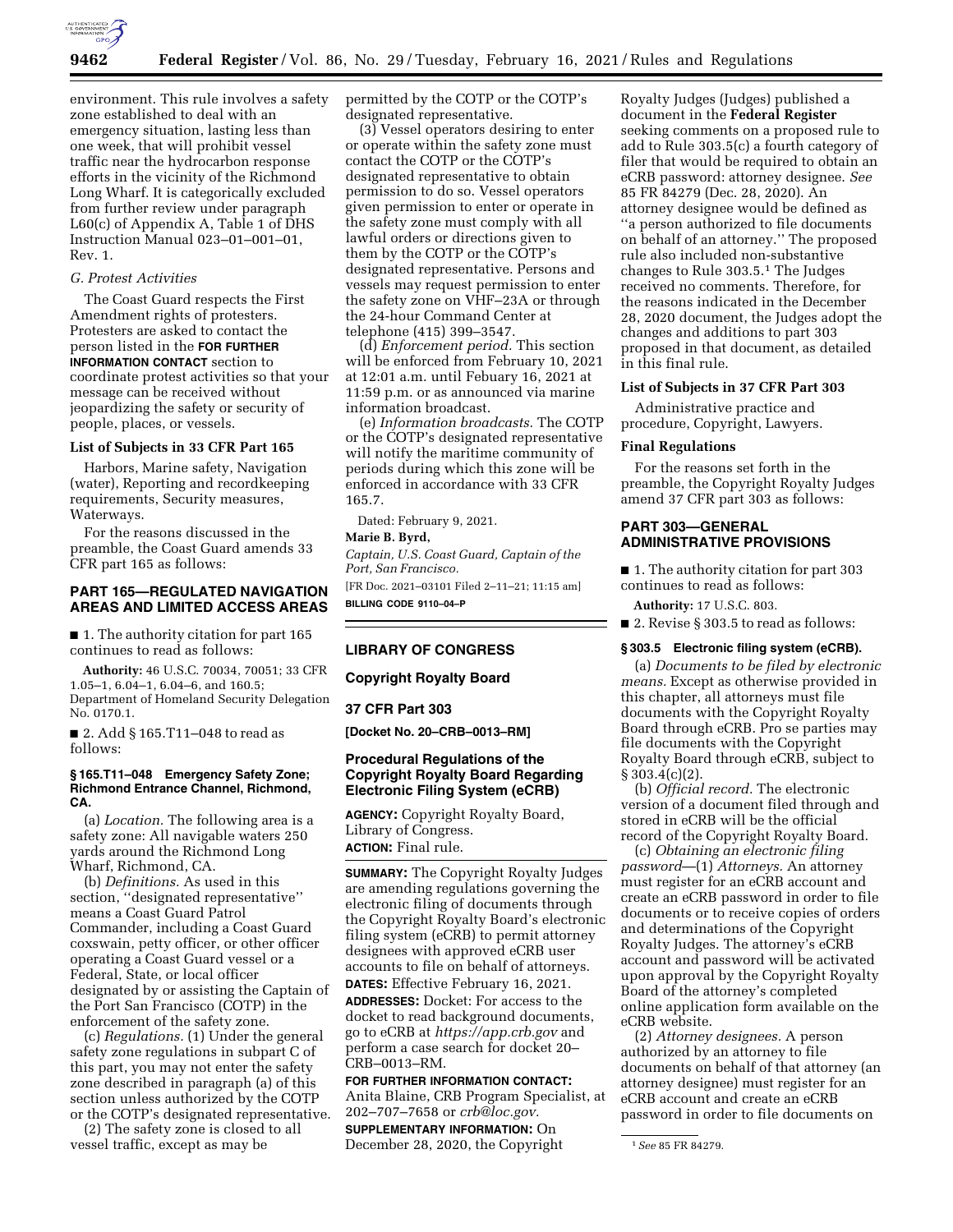the attorney's behalf. The attorney designee's eCRB account and password will be activated upon approval by the Copyright Royalty Board of the attorney designee's completed online registration form available on the eCRB website.

(3) *Pro se parties.* A party not represented by an attorney (a pro se party) may register for an eCRB account and create an eCRB password. The pro se party's eCRB account and password will be activated if the Copyright Royalty Judges, in their discretion, approve the pro se party's completed online application form available on the eCRB website. Once a pro se party's application has been approved, that party must make all subsequent filings by electronic means through eCRB.

(4) *Claimants.* Any person desiring to file a claim with the Copyright Royalty Board for copyright royalties must register for an eCRB account and create an eCRB password for the limited purpose of filing claims by completing the registration form available on the eCRB website.

(d) *Use of an eCRB password.* An eCRB password may be used only by the person to whom it is assigned. The person to whom an eCRB password is assigned is responsible for any document filed using that password, except that designating attorneys are responsible for any document filed on the attorney's behalf by an attorney designee.

(e) *Signature.* The use of an eCRB password to log in and submit documents creates an electronic record. The password operates and serves as the signature of the person to whom the password is assigned for all purposes under this chapter III, except that the password of an attorney designee serves as the signature of the designating attorney on whose behalf the document is filed.

(f) *Originals of sworn documents.* The electronic filing of a document that contains a sworn declaration, verification, certificate, statement, oath, or affidavit certifies that the original signed document is in the possession of the attorney or pro se party responsible for the filing and that it is available for review upon request by a party or by the Copyright Royalty Judges. The filer must file through eCRB a scanned copy of the signature page of the sworn document together with the document itself.

(g) *Consent to delivery by electronic means.* An attorney or pro se party who obtains an eCRB password consents to electronic delivery of all documents, subsequent to the petition to participate, that are filed by electronic means through eCRB. Attorneys and pro se parties are responsible for monitoring

their email accounts and, upon receipt of notice of an electronic filing, for retrieving the noticed filing. Parties and their counsel bear the responsibility to keep the contact information in their eCRB profiles current.

(h) *Accuracy of docket entry.* A person filing a document by electronic means, or, if the filer is an attorney designee, the designating attorney, is responsible for ensuring the accuracy of the official docket entry generated by the eCRB system, including proper identification of the proceeding, the filing party, and the description of the document. The Copyright Royalty Board will maintain on its website (*[www.loc.gov/crb](http://www.loc.gov/crb)*) appropriate guidance regarding naming protocols for eCRB filers.

(i) *Documents subject to a protective order.* A person filing a document by electronic means must ensure, at the time of filing, that any documents subject to a protective order are identified to the eCRB system as ''restricted'' documents. This requirement is in addition to any requirements detailed in the applicable protective order. Failure to identify documents as ''restricted'' to the eCRB system may result in inadvertent publication of sensitive, protected material.

(j) *Exceptions to requirement of electronic filing*—(1) *Certain exhibits or attachments.* Parties may file in paper form any exhibits or attachments that are not in a format that readily permits electronic filing, such as oversized documents; or are illegible when scanned into electronic format. Parties filing paper documents or things pursuant to this paragraph must deliver legible or usable copies of the documents or things in accordance with § 303.6(a)(2) and must file electronically a notice of filing that includes a certificate of delivery.

(2) *Pro se parties.* A pro se party may file documents in paper form and must deliver and accept delivery of documents in paper form, unless the pro se party has obtained an eCRB password.

(k) *Privacy requirements.* (1) Unless otherwise instructed by the Copyright Royalty Judges, parties must exclude or redact from all electronically filed documents, whether designated ''restricted'' or not:

(i) *Social Security numbers.* If an individual's Social Security number must be included in a filed document for evidentiary reasons, the filer must use only the last four digits of that number.

(ii) *Names of minor children.* If a minor child must be mentioned in a

document for evidentiary reasons, the filer must use only the initials of that child.

(iii) *Dates of birth.* If an individual's date of birth must be included in a pleading for evidentiary reasons, the filer must use only the year of birth.

(iv) *Financial account numbers.* If a financial account number must be included in a pleading for evidentiary reasons, the filer must use only the last four digits of the account identifier.

(2) Protection of personally identifiable information. If any information identified in paragraph (k)(1) of this section must be included in a filed document, the filing party must treat it as confidential information subject to the applicable protective order. In addition, parties may treat as confidential, and subject to the applicable protective order, other personal information that is not material to the proceeding.

(l) *Incorrectly filed documents.* (1) The Copyright Royalty Board may direct an eCRB filer to re-file a document that has been incorrectly filed, or to correct an erroneous or inaccurate docket entry.

(2) If an attorney or a pro se party who has been issued an eCRB password inadvertently presents a document for filing in paper form, the Copyright Royalty Board may direct that person to file the document electronically. The document will be deemed filed on the date it was first presented for filing if, no later than the next business day after being so directed by the Copyright Royalty Board, the attorney or pro se participant files the document electronically. If the filer fails to make the electronic filing on the next business day, the document will be deemed filed on the date of the electronic filing.

(m) *Technical difficulties.* (1) A filer encountering technical problems with an eCRB filing must immediately notify the Copyright Royalty Board of the problem either by email, or by telephone, followed promptly by written confirmation.

(2) If a filer is unable, due to technical problems, to make a filing with eCRB by an applicable deadline, and makes the notification required by paragraph (m)(1) of this section, the filer shall use electronic mail to make the filing with the Copyright Royalty Board and deliver the filing to the other parties to the proceeding. The filing shall be considered to have been made at the time it was filed by electronic mail. The Copyright Royalty Judges may direct the filer to refile the document through eCRB when the technical problem has been resolved, but the document shall retain its original filing date.